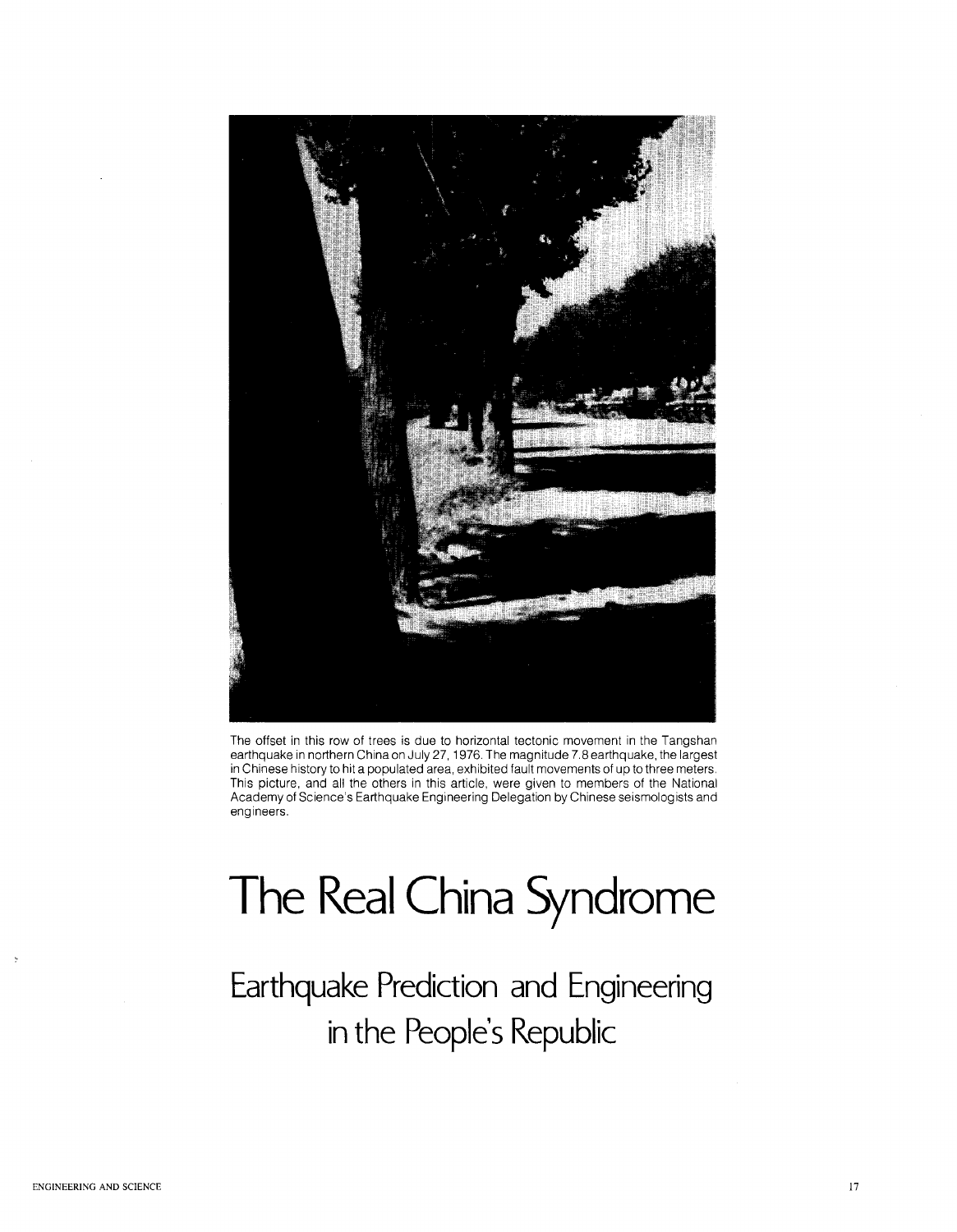hina, the world's most populous country, is also among the most earthquake prone. According to historical records, at least 345 earthquakes greater than magnitude 6 have rumbled beneath the land over the past 2,500 years, wreaking terrible death and destruction. Until recently, however, international politics have made it difficult, if not impossible, for the outside world to study Chinese earthquakes. But since the beginning of the thaw in relations between the United States and the People's Republic of China, visiting American scientists have been able to glean more and more useful information about the fascinating scientific puzzle of the tremors that vibrate along the spiderweb of faults beneath China.

Just as fascinating, they have been able to observe the phenomenon of China's massive program of earthquake prediction. It's an amalgam of science, politics, public relations, and mythic folklore as revealing of Chinese society as it is of the country's geology.

Prominent among the observers of China's prodigious earthquake prediction effort have been seismologists and earthquake engineers at Caltech. Professor of Geology and Geophysics Clarence Allen, who visited China in 1974 with a group of seismologists, has embarked on another trip this fall. And George W. Housner, the Carl F Braun Professor of Engineering, led a delegation of earthquake engineers to China in the summer of  $1978$  — the National Academy of Sciences (NAS) Earthquake Engineering Delegation — which also included Professor of Civil Engineering Paul Jennings. The NAS will publish a report of the findings of the group in November.

According to the NAS report, earthquake prediction in China is very much a "people's science," involving about 10,000 workers in the provincial seismological bureaus, of which about half are technically educated. However, many times this number of amateur seismologists throughout China gather the masses of data used in prediction studies. These amateurs work with the provincial seismological bureaus and brigades, carrying out their earthquake activities in addition to their regular work as farmers, tradesmen, students, and the like. They work in over 10,000 mass observation posts, gathering an incredible range of data on every natural phenomenon that could possibly pertain to earthquakes. Some of the measurements made by the provincial seismological bureaus are the same as those made by U.S. seismologists. For example, records are kept of seismic activity, velocity of seismic waves through the earth, magnetic fields and electric currents in the earth, groundwater levels, and changes in the amount of radon in groundwater.

Other phenomena carefully monitored by the Chinese have received little attention from American seismologists. According to the NAS report, among the records kept by the Chinese in the case of one earthquake prediction were:

• Lights and outgassing seen prior to the earthquake, in the form of columns, fans, balls, and sheets of fire. For



This map of the Bohai region of northern China gives the epicenters and magnitudes of major earthquakes that have taken place in that area since 1966. The dotted outline of the state of California is superimposed to show that within less than 15 years four earthquakes of magnitude greaterthan 7 and one of more than 6took place in a region approximately the same size as California.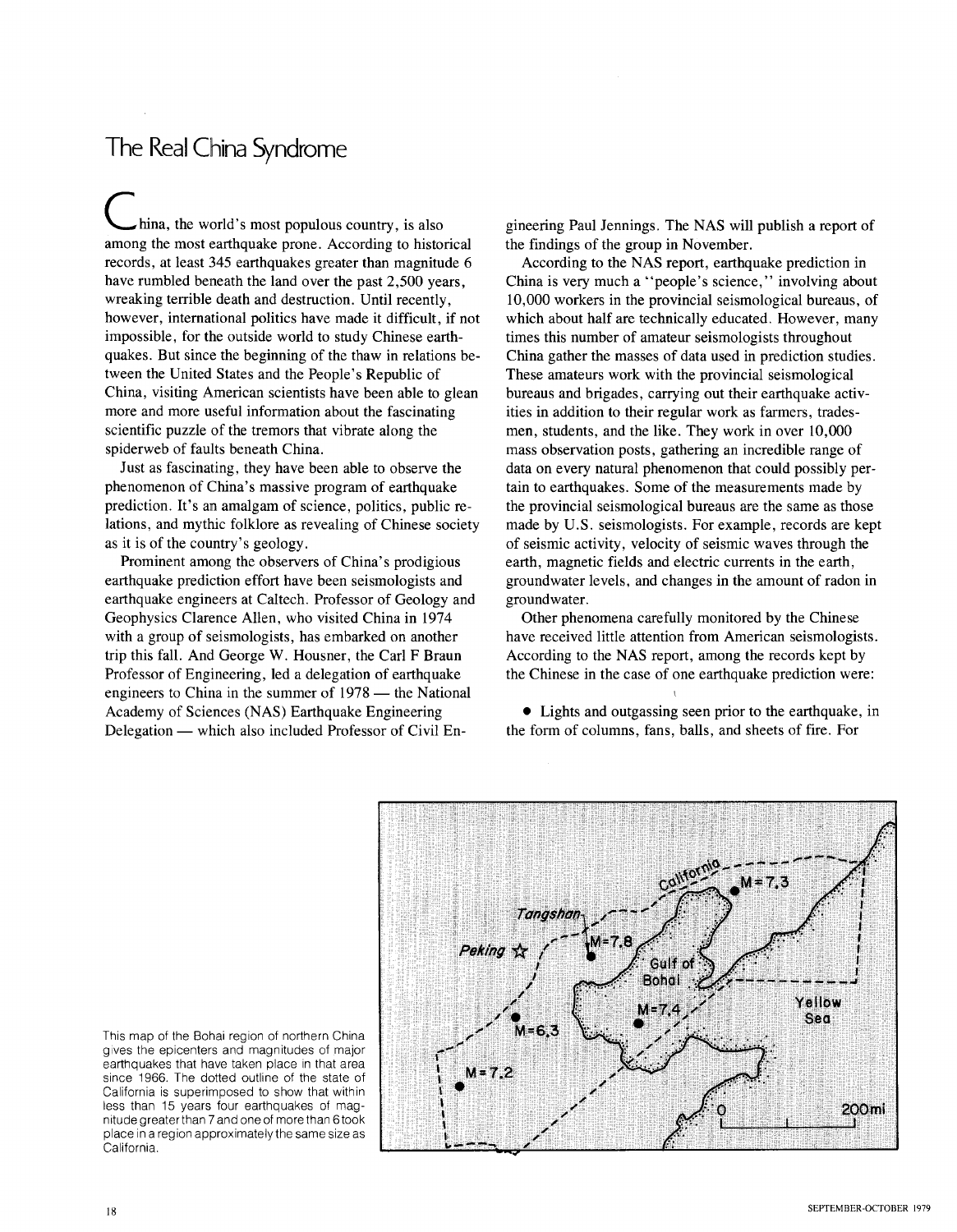

This building of the Kailuan Coal Mine General Hospital in Tangshan collapsed in the earthquake. Because of a failure to anticipate the possibility of such a large quake, few buildings in the city were

example, before one earthquake, the head of the provincial seismological bureau described seeing a fireball 75 kilometers from the epicenter. The fireball reportedly originated at the ground surface 100 meters from where he stood, shot upward and began shrinking, and then curved over, falling to earth. The light dimmed and brightened, and small wisps of white smoke swirled around it. A slight crackling sound was heard, and an odor of garlic or sulfur was detected.

• Earthquake sounds, which in China are called "sounds of the mountains." Experience with these sounds, commonly low rumblings coming in short bursts, is so extensive that people often leave their houses upon hearing them.

• Abnormal growth or withering of plants. Before this earthquake, fruit trees bloomed twice in one season and bamboo withered, the latter apparently because of a drop in groundwater.

• Nausea and shock before the earthquake. Scientists suspect this phenomenon, if true, may be due to an increased level of microseismal activity.

• Unusual animal behavior before an earthquake. Also studied in the U.S., this has been a part of the Chinese folk wisdom for so long that most of the Chinese scientific community seems to accept it as a fact. The Chinese have

designed to be sufficiently resistant to shaking. Thus, 85 percent of the 916 large buildings in Tangshan collapsed or were severely damaged, and only one percent escaped damage.

even constructed tables that purport to list the period of time before an earthquake during which, for example, dogs, fish, or snakes exhibit strange behavior. Examples of strange behavior include an unusual number of rats on telephone or power lines, or rabbits climbing thatched roofs to escape the ground.

Although much of the reported animal behavior does have some conceivable scientific explanation, other instances are far less obvious.

"It was reported to us that the tiger in the Tientsin zoo became lethargic a few hours before an earthquake in 1969," says Clarence Allen, "- so lethargic that the zookeeper finally called the local earthquake prediction brigade and warned them of an impending earthquake, which subsequently occurred.

"In general, though, we came away from our tour with the impression that, even if perhaps 95 percent of the work going on in China may not ever yield useful results, the other 5 percent represents a far more massive effort than is going on in all the rest of the world combined."

But why such a huge grass-roots effort?

"First of all," Allen says, "earthquakes are a very real problem in China — much more so than in this country. They have had major disasters for thousands of years.

"Furthermore, earthquake prediction in China can save lives. The great numbers of Chinese killed in earthquakes have been killed in their own homes — particularly in the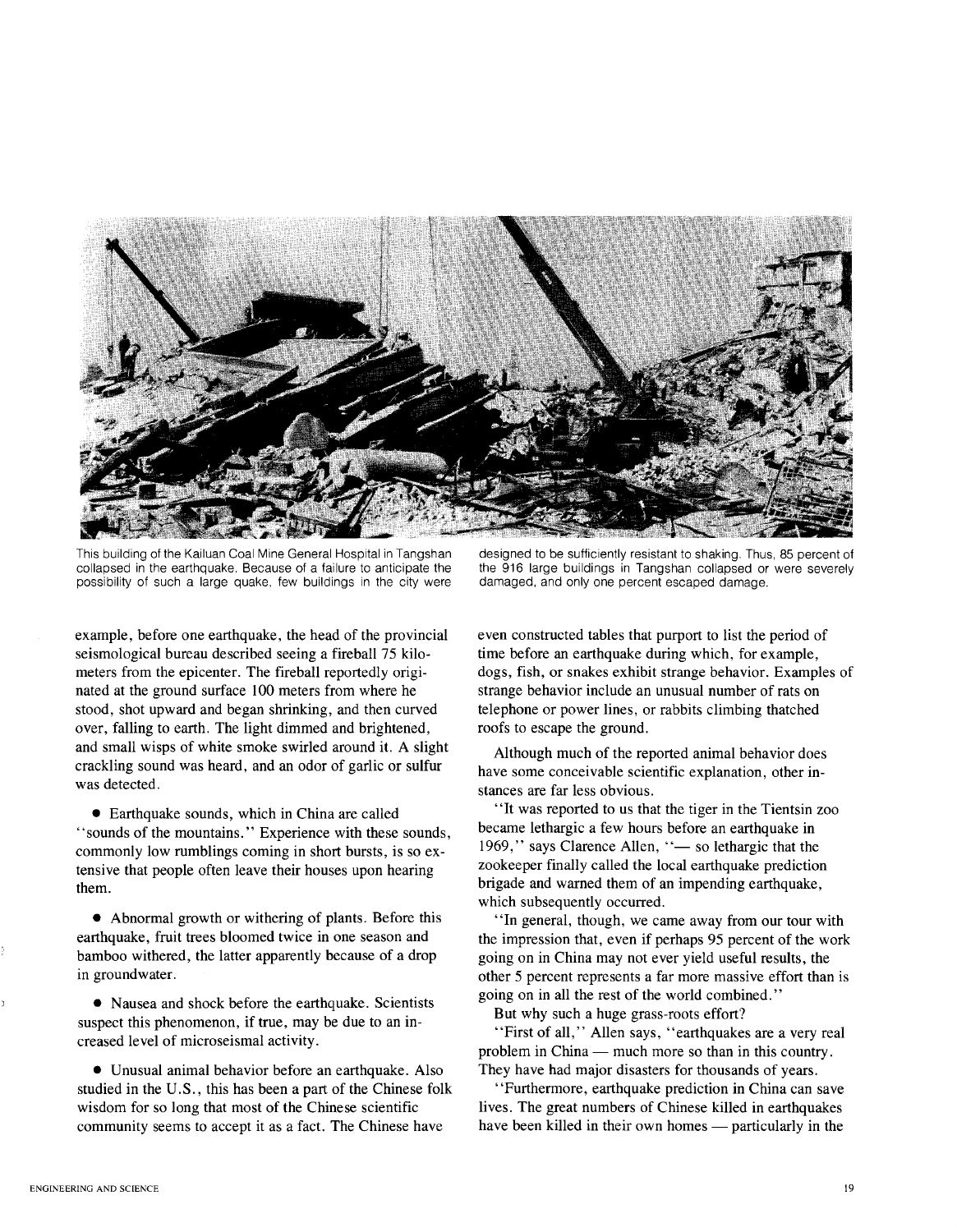

Steel rails on the railway bridge across the Ji Canal buckled during the earthquake. Soil spreading caused inward movement of both bridge abutments, shortening the distance between them by 2.1 meters and causing the distortion of the rails.

countryside where the homes are built of tamped earth. In this country, for the most part, family dwellings are among the safest places one can be. Consequently, there is not the benefit associated with prediction that there might be in China.'

And finally, Allen points out that the social system in China permits leaders to take strong action with less worry about the consequences of public reaction.

"If the chairman of the local committee says evacuate the village  $-$  by God, they evacuate. If Mayor Bradley were to order evacuation of parts of Los Angeles, I don't know what would happen."

George Housner notes a strong public relations element in the Chinese effort.

"Some of this enormous public effort is also aimed at taking the heat off the government," he observes,  $"$ — to show that they are doing something about the very real threat of earthquakes."

During their visit, Housner's NAS group was briefed on how the Chinese predicted a series of three large earth-

quakes, around magnitude 7, that occurred in Szechuan Province in August 1976. The briefing revealed how the massive state bureaucracy turns itself to the task of issuing a prediction.

The prediction process began with data from routine field monitoring about six years prior to the earthquake. Seismologists' studies of historical data showed that whenever a moderate or large earthquake occurred in one fracture zone of the area (called the Lungmenshan fracture zone), it was usually followed by a similar event in the Sungpan area of Szechuan. So on February 24, 1970, when a 6.25 earthquake occurred in the Lungmenshan area, an extensive program of seismic monitoring was begun. In November 1975 seismological workers submitted their opinion, based on this work, to the State Seismological Bureau in Beijing, concluding that an earthquake of greater than magnitude 6 might happen during the next six months in the Sungpan-Mouwen region. They had observed changes in the pattern of seismicity, in the velocity of seismic waves through the earth, in the tilt and level of the ground, in the radon gas content of groundwater, and in groundwater levels.

Later, in January 1976, this opinion was confirmed, and even closer monitoring was begun. In June 1976 further



The reception building of the Kailuan Coal Mine also collapsed.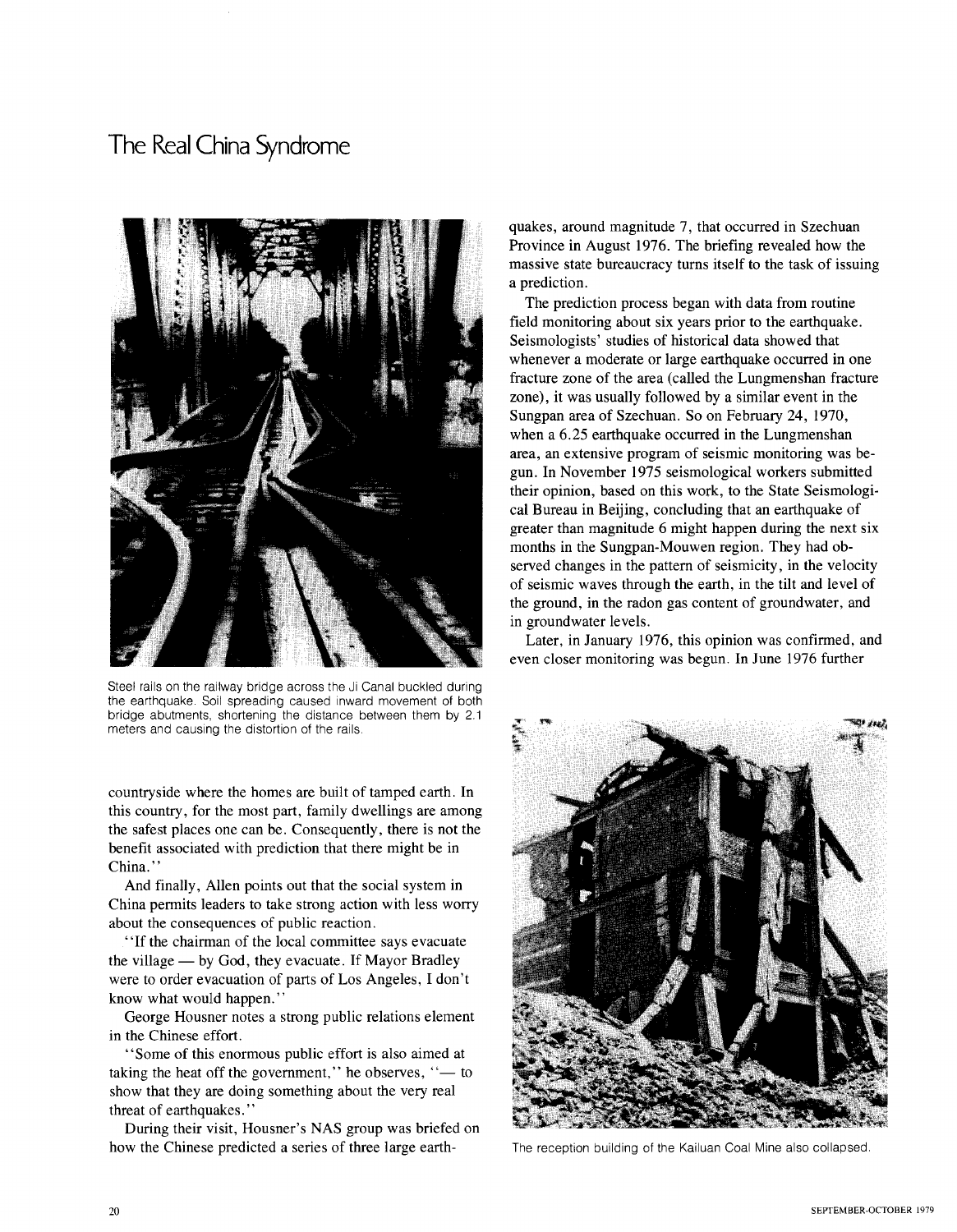

The eight-story Hsin-Hua Hotel was badly damaged at the fifth-story level, but it remained standing. In the foreground is a six-story building that collapsed completely. The behavior of soft soil had an appreciable effect on the damage sustained by structures; that is, buildings located on thin soil, on thin layers of rock, or on thin layers of soil over rock did not exhibit the same degree of severe damage as buildings located on less firm soil.

data led seismologists to submit another report that stated there was a high probability of a greater-than-magnitude-6 earthquake in one to two months.

Following discussion and debate, the State Seismological Bureau gave permission to alert the local government, and the provincial revolutionary committee issued an

"urgent announcement" that the earthquake was expected. In the affected regions, anti-earthquake commands were established, and professionals converged on the suspected source region with a variety of instruments. Along the Lungmenshan fracture zone, the number of observation posts manned by the masses increased rapidly from 280 in 1975 to 4800 just prior to the earthquake.

Finally, the accumulation of new data prompted the issuance in early August of earthquake reports stating that around August 13, 17, and 23 there would be earthquakes of greater than magnitude 7 in certain areas. Specific formulas provided the basis for predicting the dates and areas, but the NAS group was not given details. Apparently, though, the formulas were rules based on past experience that related a given precursor, such as radon content changes, fireballs, unusual animal behavior, and the like, to the expected time of the earthquake.

On August **II,** 1976, the seismological bureau submitted an urgent report to the provincial revolutionary committee. Early on the morning of August 12, the committee issued a bulletin ordering an emergency alert and called for limited evacuation of women, children, and older people from their houses. Adult workers remained on their jobs. Four days after the order of the state of alert, on August 16, a magnitude 7.2 earthquake occurred, and on August 22 and 23 two other earthquakes occurred, though none of those were near a city. When asked if recordings had been made of the strong ground shaking, the seismologists said that Szechuan Province had no strong motion seismographs but that the adjoining province had some that had been installed at the boundary between the two provinces about 100 miles from the earthquake epicenter.

The most spectacular failure of the Chinese prediction effort was, no doubt, the failure to predict the massive Tangshan earthquake of July 28, 1976. At 3:24 a.m., the terrified residents of that industrial metropolis in northern China were jolted by the largest earthquake to hit a populated area in Chinese history. The earthquake, totally unanticipated by Chinese seismologists, killed hundreds of thousands — perhaps as many as three-quarters of a million — and transformed the once-populous city into a wasteland bleakly reminiscent of Hiroshima. More than 90 percent of the brick buildings and nearly 80 percent of the industrial constructions were either totally collapsed or seriously damaged. The sudden liquefaction of the soils in the area in the course of the shaking caused heavy damage.

Even more important than the failure to predict the earthquake was the failure to anticipate with stricter build-